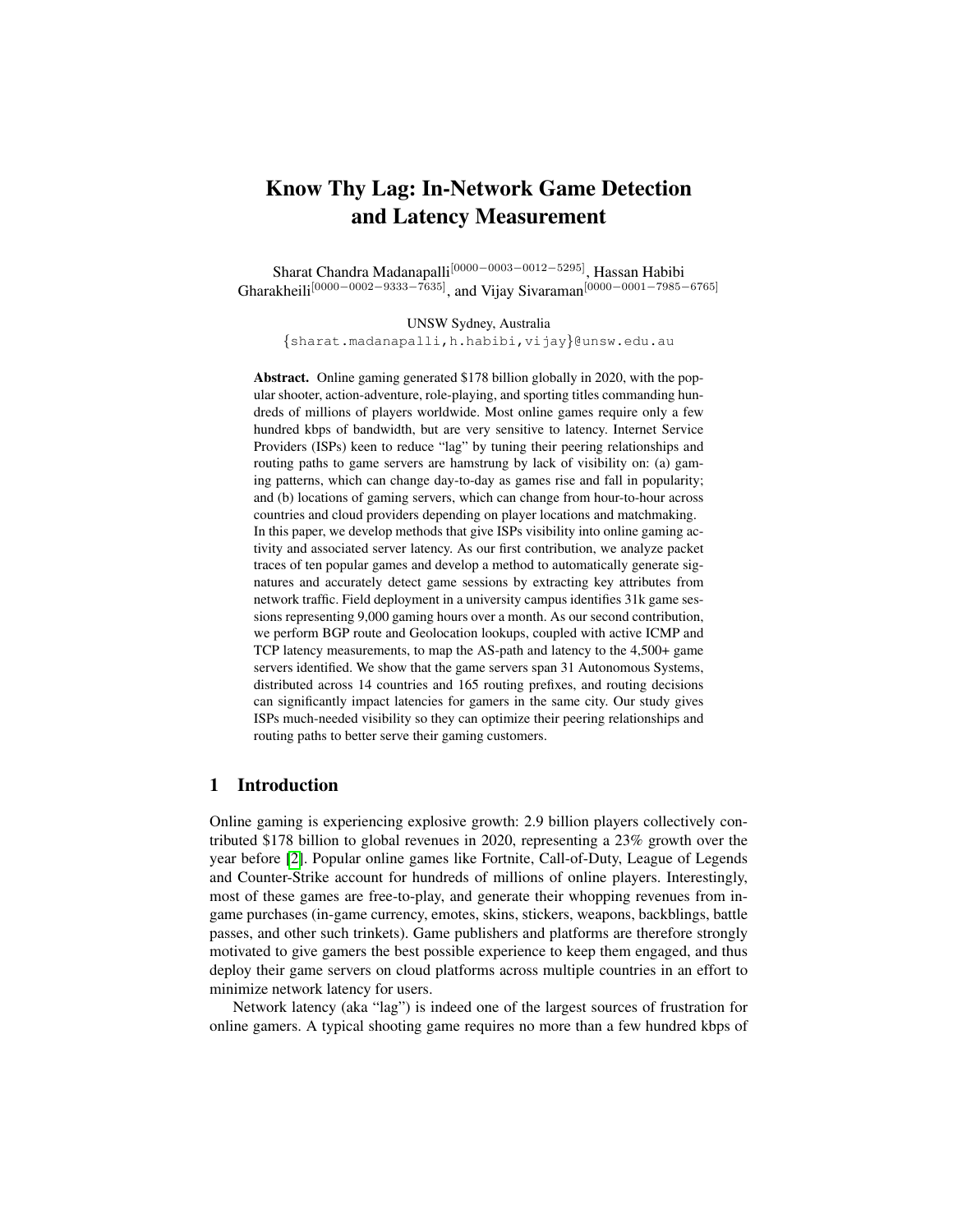bandwidth, so a higher speed broadband connection does not by itself have a material impact on gaming experience. By contrast, a 100 ms higher latency can severely handicap the gamer [\[20\]](#page-14-0), since their gunshots will be slower to take effect, and their movements lag behind others in the game. A whole industry of "game acceleration" is dedicated to address the latency issue, ranging from gaming VPNs/overlays (*e.g.,* WTFast [\[6\]](#page-13-1) and ExitLag [\[1\]](#page-13-2)) to gaming CDNs (*e.g.,* SubSpace [\[5\]](#page-13-3)); indeed, one innovative eSport hosting company (OneQode [\[4\]](#page-13-4)) has even gone to the extent of locating its servers in the island of Guam to provide equidistant latency to several Asian countries.

Internet Service Providers (ISPs), who have hitherto marketed their broadband offering based purely on speed, are now realizing that they are blind to latency. This is hurting their bottom line, since gamers are vocal in online forums comparing gaming latencies across ISPs, and quick to churn to get any latency advantage. With new game titles and seasons launching every week, and their popularity waxing and waning faster than the phases of the moon, ISPs are struggling to stay ahead to keep gamers happy, and consequently bearing reputational and financial damage.

ISPs have almost no tools today to give them visibility into gaming latencies. Traditional Deep Packet Inspection (DPI) appliances target a wide range of applications spanning streaming, social media, and downloads, and have evolved to largely rely on hostnames found in DNS records and/or the TLS security certificates of a TCP connection. Tracking modern games requires specialized machinery that can track UDP flows with no associated DNS or SNI signaling by matching on multiple flow attributes in a stateful manner. Further, game developers and publishers use different cloud operators in various countries to host their game servers, and use dynamic algorithms for game server selection depending on the availability of players and match making. These factors have made it very challenging for ISPs to get visibility into game play behaviors, limiting their ability to tune their networks to improve gaming latencies.

In this paper we develop a method to detect games, measure gaming latencies, and relate them to routing paths. Our first contribution in  $\S2$  $\S2$  analyzes ten popular games spanning genres, developers, and distributors. We identify key game-specific attributes from network traffic to automatically construct game signatures, and consolidate these into an efficient classification model that can identify gaming sessions with 99% accuracy within first few packets from commencement. Deployment of our classifier in a University network over a month identified 31k game sessions spanning 9,000 gaming hours, and we highlight interesting patterns of game popularity and engagement in terms of session lengths.

Our second contribution in  $\S$ [3](#page-8-0) uses the servers identified using our classifier from the previous contribution to measure game servers location and latencies. We perform BGP route and Geolocation lookups, coupled with active ICMP and TCP latency measurements, to map the AS-path and latency to the 4,500+ game servers identified. We illustrate the spread of game servers across 31 ASes, 14 countries, and 165 routing prefixes, and the resulting impact on latency for each game title. We further show that different ISPs serving gamers in the same city can offer radically different gaming latency, influenced by their peering relationships and path selection preferences. Our study gives ISPs much-needed visibility into gaming behaviors and game server locations so they better optimize their networks to improve gaming latencies.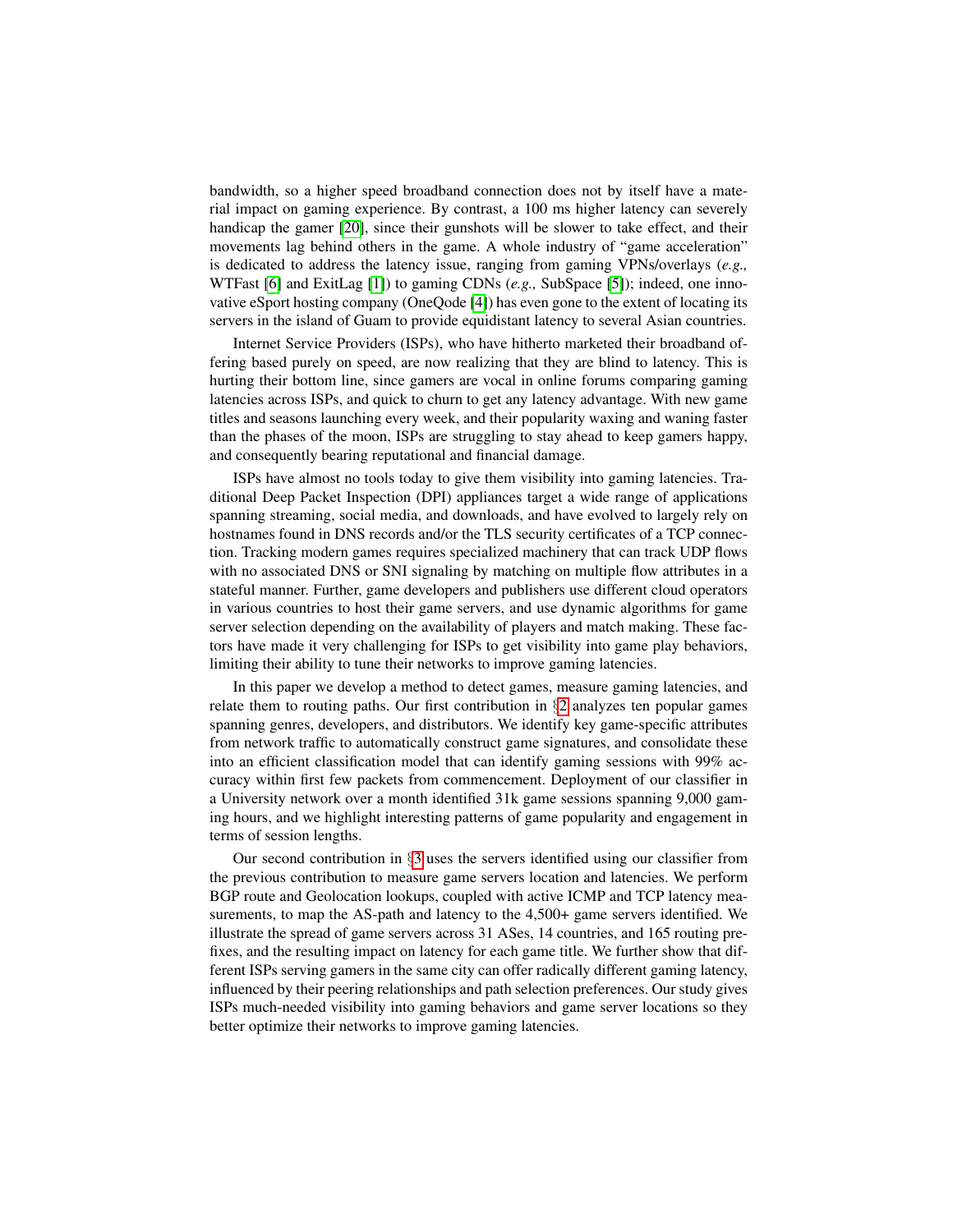<span id="page-2-2"></span>

| Game                                             | Genre             | <b>Developer</b>                          | Distributor/Publisher                                |
|--------------------------------------------------|-------------------|-------------------------------------------|------------------------------------------------------|
| Fortinite                                        | Shooter           | Epic Games                                | Epic Games                                           |
| Call of Duty: Modern Warfare (CoD:MW) Shooter    |                   | <b>Infinity Ward</b>                      | <b>Blizzard Entertainment</b>                        |
| World of Warcraft (WoW)                          | <b>RTS</b>        |                                           | <b>Blizzard Entertainment Blizzard Entertainment</b> |
| League of Legends (LoL)                          | <b>MOBA</b>       | <b>Riot Games</b>                         | <b>Riot Games</b>                                    |
| Counter Strike: Global Offensive (CS:GO) Shooter |                   | Valve Corp.                               | Steam                                                |
| FIFA 20/21                                       | <b>Sports</b>     | Electronic Arts                           | Origin                                               |
| Rocket League                                    | <b>Sports</b>     | Psyonix                                   | Steam                                                |
| Hearthstone                                      | Card game         |                                           | Blizzard Entertainment Blizzard Entertainment        |
| <b>Escape From Tarkov</b>                        |                   | <b>Shooter Survival Battlestate Games</b> | <b>Battlestate Games</b>                             |
| Genshin Impact                                   | <b>Action RPG</b> | miHoYo                                    | miHoYo                                               |

Table 1: List of games.

# <span id="page-2-0"></span>2 Game Detection

In this section, we begin by illustrating the network behavior of a representative online game  $(\S 2.1)$  $(\S 2.1)$ , followed by developing: (i) a method to automatically generate signatures of gaming flows  $(\S2.2)$  $(\S2.2)$ , and (ii) a deterministic classifier that combines the signatures to passively detect games using in-network attributes  $(\S2.3)$  $(\S2.3)$ . The classifier is evaluated  $(\S2.3)$  $(\S2.3)$  and deployed  $(\S2.4)$  $(\S2.4)$  to observe the gaming patterns in our university network.

We first collected and analyzed hundreds of *pcap* traces by playing ten popular online games (shown in Table [1\)](#page-2-2) that represent a good mix across genres (*e.g.,* Shooting, Strategy, Sport), multiplayer modes (*e.g.,* Battle-Royale, Co-Operative, Player-vs-Player), and developers/distributors. These traces (labeled lab data $<sup>1</sup>$  $<sup>1</sup>$  $<sup>1</sup>$ ) were collected by</sup> playing games on a desktop computer in our university research lab. Next, we collected over 1000 hours of game-play packet traces selected from a full mirror (both inbound and outbound) of our university campus Internet traffic (on a 10 Gbps interface) to our data collection system from the campus border router<sup>[2](#page-2-4)</sup>. Selected *pcaps* (labeled field data) were recorded by filtering the IP address of the game servers (to which our lab computer connected while playing). This helped us collect all game-play traffic to those "known" servers when someone on our campus played any game.

#### <span id="page-2-1"></span>2.1 Anatomy of Multiplayer Games

Let us start with an illustrative example from a popular online game: Fortnite. It is a third person shooter (TPS) game developed by Epic Games which has risen in popularity with a game mode called Battle Royale wherein 100 players fight each other to be the last one standing. Fortnite is played by over 350 million players around the world [\[3\]](#page-13-5). In what follows, we outline the anatomy of a Fortnite game session by manually analyzing a packet capture (*pcap*) trace from our labeled lab data.

Gamer Interaction: A gamer first logs in to the Epic Games launcher and starts the Fortnite game client. The game starts in a lobby where users have access to their social network, collectibles, player stats, and game settings. When the user decides to

<span id="page-2-3"></span> $1$  Dataset available on request from the corresponding author.

<span id="page-2-4"></span><sup>&</sup>lt;sup>2</sup> Ethics clearance (HC16712) obtained from UNSW Human Research Ethics Advisory Panel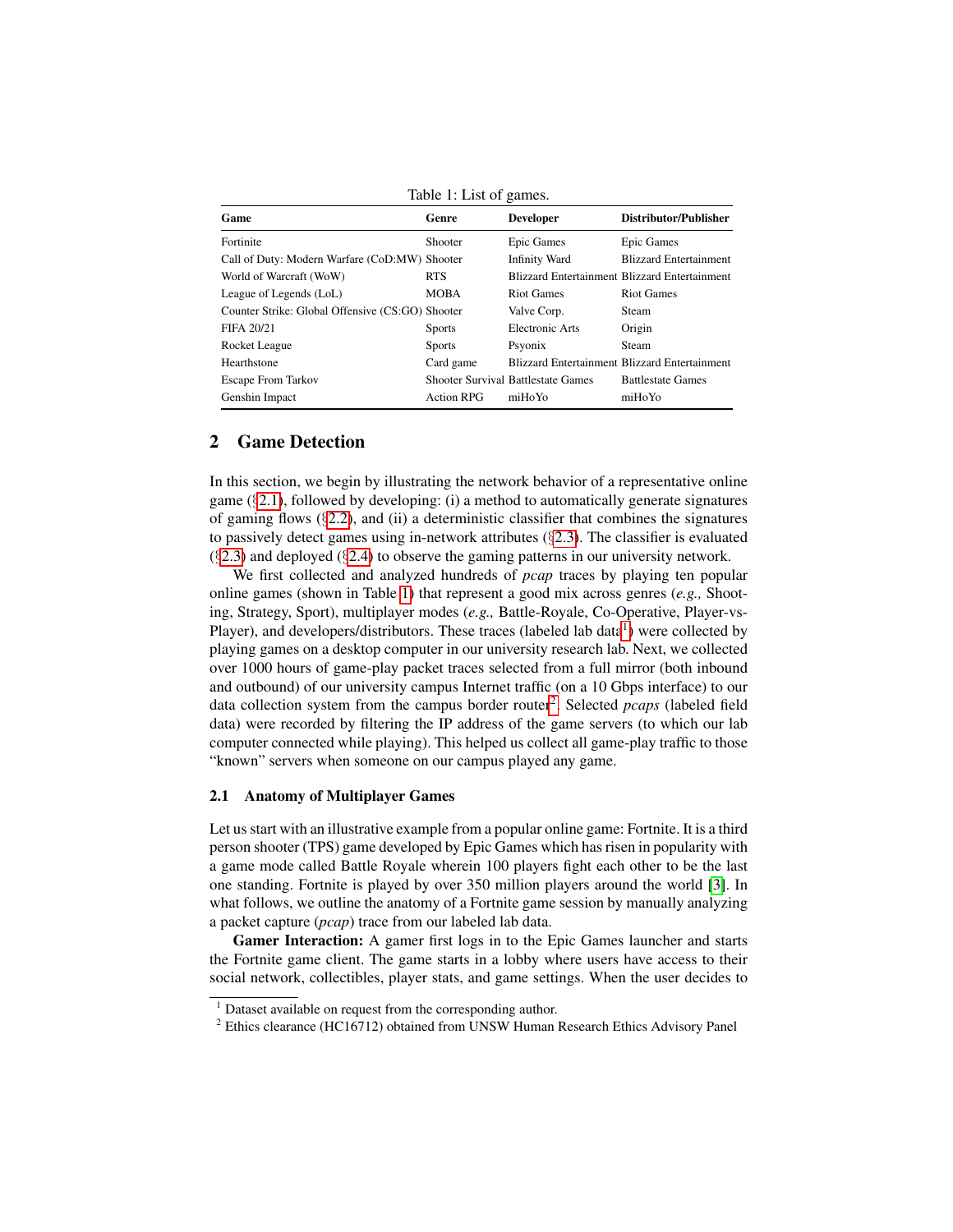play, the client contacts Fortnite's matchmaking server that groups players waiting in a queue and assigns a server on which the online game runs. Subsequently, the match starts, and its duration depends on how long the player lasts in the battle royale – the last one/team standing wins among 100 players. After the game, the user returns to the lobby area, where they may choose to start another game.

Network Behavior: From the *pcap* trace, we observe that the client communicates with various service endpoints (which can be identified by their unique domain name) for joining the lobby, matchmaking and social networking (as shown in Table [3](#page-12-0) in Appendix [A\)](#page-12-1). These communications occur over encrypted TLS connections and constitute "foreplay" before game-play begins. Once the game starts, the actual game-play traffic is exchanged over a UDP stream between the client and a game server (which is usually different from the foreplay endpoints). However, the IP address of the gaming server is not resolved by DNS lookup – we, therefore, believe the server IP address is exchanged over the encrypted connection during the matchmaking process. The lack of the server identity/name (common across other game titles) makes the game-flow detection challenging. We note that the game server and other servers may or may not be co-located  $-e.g.,$  the game server may be very close to the user, but the matchmaking server could be operating from a different cloud in a different country.

The Fortnite game-play stream (identified using a five-tuple: SrcIP, DstIP, SrcPort, DstPort and Protocol) has a packet rate of 30-40 pkt/sec upstream and about 30 pkt/sec downstream throughout the game – fluctuations depend on player actions. However, this profile of flow rate (as used in some prior works to classify applications [\[12\]](#page-13-6)) is insufficient to detect the game since we observed a similar pattern in other games. That being said, the UDP stream has some idiosyncratic characteristics: it connects to port 9017 on the server in our example trace; it starts with a few packets of payload size of 29 bytes; the first upstream packet contains 28 trailing **0x00**s; etc. These features, albeit simple, seem to be unique to Fortnite. The other competitive games we analyzed displayed similar patterns of user activity and interaction including contacting various services and having idiosyncratic patterns in the first few packets. We next describe methods to analyze multiple gaming flows to extract such signatures automatically.

#### <span id="page-3-0"></span>2.2 Signature Generation

As briefly mentioned above, game-play servers typically lack DNS records, and the flow rate profile is quite similar across games. Therefore, identifying the game-play flows (among a mix of traffic) becomes challenging and requires us to inspect packets of flows for patterns. While signatures can be generated manually by playing the game to collect packet traces, we develop a method to automatically extract signatures from a collection of flows associated with game servers captured in our field dataset.

Dataset: From the lab and field packet traces (described above), we obtained over 20,000 labeled flows, with each game at least having 500 flows. We filtered and cleaned the field traces to remove non-game-play flows using simple heuristics such as flow duration (games typically tend to last for more than a minute at the very least) and protocols (excluding ICMP traffic). A flow record in our dataset contains: (i) game name, (ii) transport-layer protocol (UDP/TCP), (iii) server-side port number – *e.g.,* 9017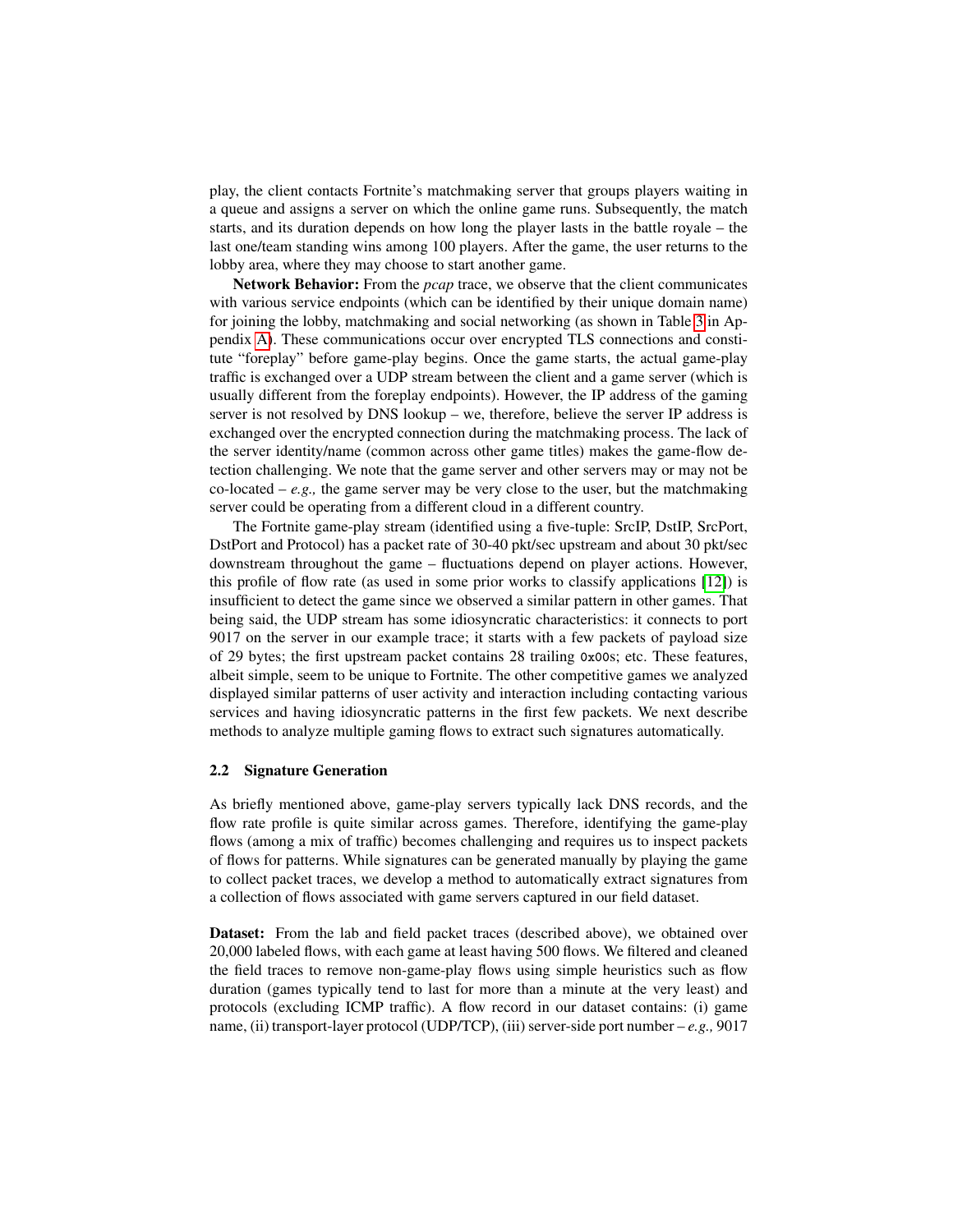for the Fortnite example considered in  $\S 2.1$ , (iv) packet size (in bytes) arrays of upstream and downstream directions each for five intial packets – *e.g.,* up:[29,29,50,314,78] and down:[29,29,116,114,114], and (v) payload byte (in hex strings) arrays of upstream and downstream directions each for five initial packets – *e.g.,* ["**17aabb...**","**28a004...**"]. We note that while client-side port numbers can be useful, they are often obfuscated due to the presence of NAT and hence are not considered in this study. Further, we extract packet-level attributes from just the first five upstream and five downstream packets as they are enough to capture game-specific handshakes.

To extract game signatures from our dataset, we focused on extracting specific patterns, which could be a *static* value (consistent across all flows of a game title) or a range of *dynamic* values. To illustrate, Fortnite<sup>[3](#page-4-0)</sup> comes with the following specific signatures: the server UDP port number is a *dynamic* value between 9000 and 9100; 1<sup>st</sup> upstream and downstream packets have a *static* size of 29 bytes  $(u_0 \text{ and } u_0 \text{)} = d_0 \text{ and } u_0 = 29$ <sup>[4](#page-4-1)</sup>; second to tenth byte of 1<sup>st</sup> upstream packet are  $0 \times 00$ .  $(u_0 b_1 1 = ... = u_0 b_0 9 = 0 \times 00)^5$  $(u_0 b_1 1 = ... = u_0 b_0 9 = 0 \times 00)^5$ 

Static Signatures: We extract static signatures from *protocol*, *packet size* and *payload byte content* specific to each game title by checking if an attribute has the same value for more than  $\alpha$  fraction of the flows. If so, the attribute and its value are added to that specific game's signature (*e.g.,* " $u_0 \cdot \ln 2 = 29$ " or " $u_0 \cdot \ln 9 = 0 \times 20$ "). Note that if  $\alpha$ is set to a small value (say, 0.5), the game's signature becomes richer (containing more attributes to match) and more specific to that game. A rich signature demands more stringent requirements from a flow (*i.e.,* higher chance of rejecting a flow with minor deviation from expected attributes – resulting in false-negatives). Setting  $\alpha$  to a value close to 1 makes the signature fairly generic, which would imply a chance of overlap with other games – resulting in false positives. We empirically tuned it at 0.90 to strike a balance and detect the games accurately. In addition, we use another parameter  $k$  to specify the depth of packet payload (in number of bytes) to be analyzed. We found that most of the static payload byte values can be captured by looking at just the first 10 bytes of each packet, meaning  $k = 10$ .

Dynamic Signatures: We extract dynamic signatures for *server-side port numbers* as they often do not have a fixed value but lie in a specific range of possible values (configured by their developers). Since we collected a rich set of flows in the field dataset, we use the *min* and *max* of the port numbers to identify an expected range. We further expand the range by rounding the *min* and *max* to the nearest 100 to capture those port numbers that might have missed out in our traces. Doing so gives us a signature like  $port = [9000 - 9100]$  for Fortnite.

Thus, we obtain the static and dynamic signatures of each game title from a set of game flows along with parameters k and  $\alpha$  as input. Note that signatures may overlap across games. For example,  $u_0$  len is 29 for both games Fortnite and Call of Duty Modern Warfare (CoD:MW), shown in Fig. [9.](#page-13-7) Therefore, we need a model that can classify flows based on the attributes of packets as they arrive.

<span id="page-4-1"></span><span id="page-4-0"></span><sup>&</sup>lt;sup>3</sup> A snippet of our signatures for three representative games is shown in Fig. [9](#page-13-7) (in Appendix [C\)](#page-12-2) <sup>4</sup> "d\_0\_len": first letter denotes the direction ("d" for downstream and "u" for upstream), second letter ("0") denotes the packet index, and third letter ("len") denotes the packet size.

<span id="page-4-2"></span><sup>&</sup>lt;sup>5</sup> "u\_0\_b\_9": the letters "u" and "0" are same as above while third letter ("b") denotes byte, and fourth letter ("9") denotes the byte index.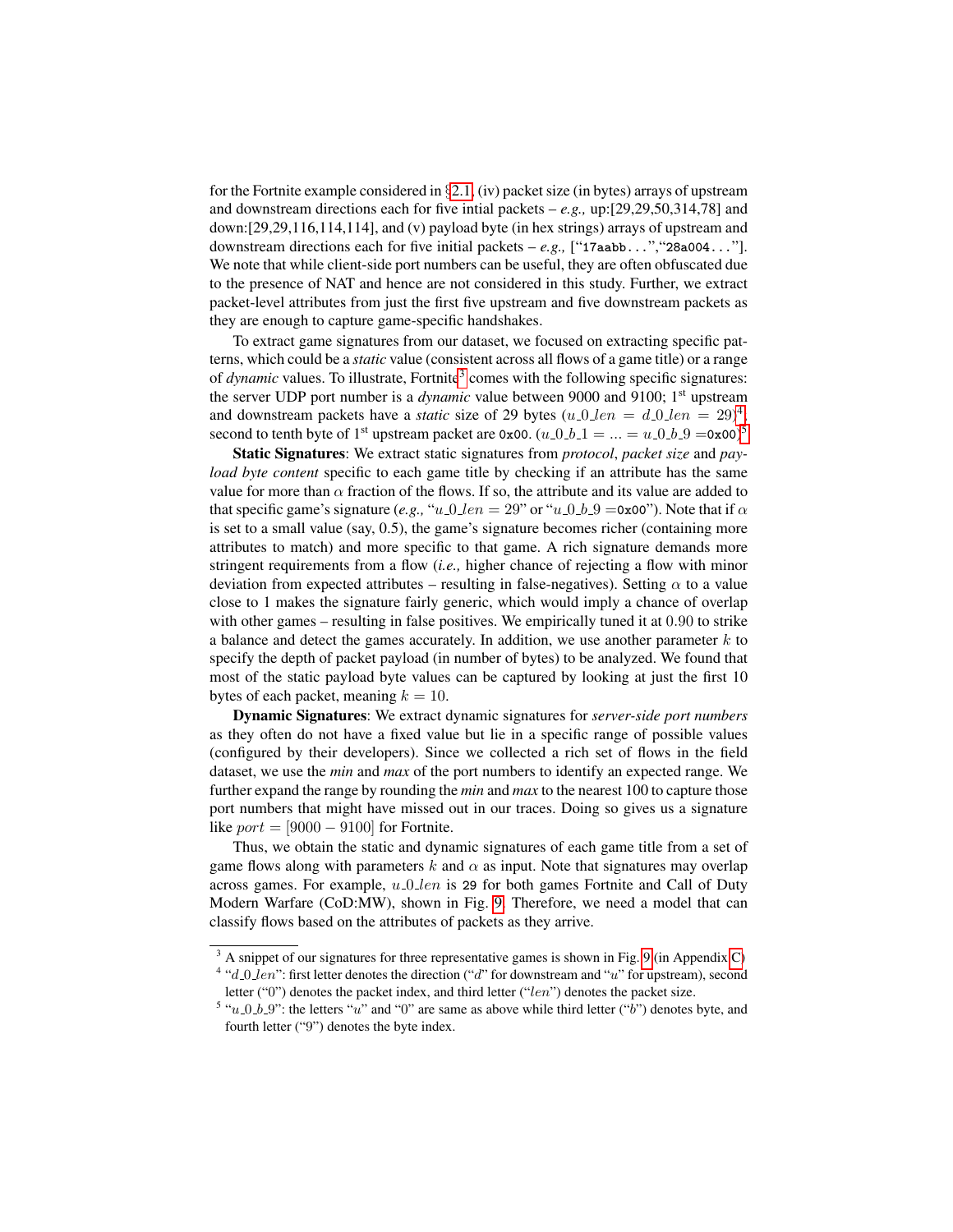<span id="page-5-1"></span>

Fig. 1: The structure of our classifier, illustrating a progressive classification of a flow.

#### <span id="page-5-0"></span>2.3 Game Classifier

We employ a *two-level hash table* (Fig. [1\)](#page-5-1) that is constructed by combining all the game signatures extracted above, enabling us to rapidly detect game-play flows (and dismiss undesired traffic). The first level contains the packet attributes  $(e.g., u_0_l = 0 \cdot h_0)$  as keys. The second level contains the possible values of the attribute as key, and possible game titles that have the same value as the entry of the hash table.

Flow of Events: Given the pre-populated hash table, we demonstrate our classification algorithm for an illustrative example in Fig. [1.](#page-5-1) We initialize the predicted output by the set of all possible games in our dataset (shown on the right side). For each incoming packet of a given flow (shown on the left side), the attributes are extracted and looked up in the hash table. For each attribute, a set of possible game classes is inferred. For an illustrative WoW (World of Warcraft) flow, upon arrival of the first packet, the protocol and port are identified as TCP:3724. Looking them up in the hash table followed by intersection with {**all games**} gives us the set {**''WoW'', ''Hearthstone''**} as output. We then proceed by looking up the packet size of 52 bytes. While 52 only yields WoW in our hash table, keep in mind that Hearthstone corresponds to a wildcard (\* : indicating that attribute values were not static) meaning that the size of the first upstream packet in Hearthstone can be anything (including 52) and hence no change in the output game set. Upon extracting the second byte of the first upstream packet  $(u_0, 0, b_1)$ we narrow it down to WoW. When the set of games reduces to one game, we declare it as classified. Thus, the classifier rapidly eliminated other possibilities and detected a WoW game-play flow by analyzing the protocol, port, packet size, and the first few bytes of the upload packet. Note that packets' inter-arrival time in a game-play flow is in the order of milliseconds, giving sufficient room for hash table lookups (in the order of microseconds) in between packets.

We intentionally employ an algorithmic model rather than a machine learning model since the latter requires all the input attributes to be collected, stored and processed in memory to make a classification decision, which is more expensive in memory and compute. Our classifier model detects the game or rejects non-gaming flows progressively on a per-packet basis, without necessarily requiring the attributes of all ten initial packets. Whenever the possible games reduce to an empty set, we do not process packets of that flow further by classifying it as a non-gaming flow. This helps us quickly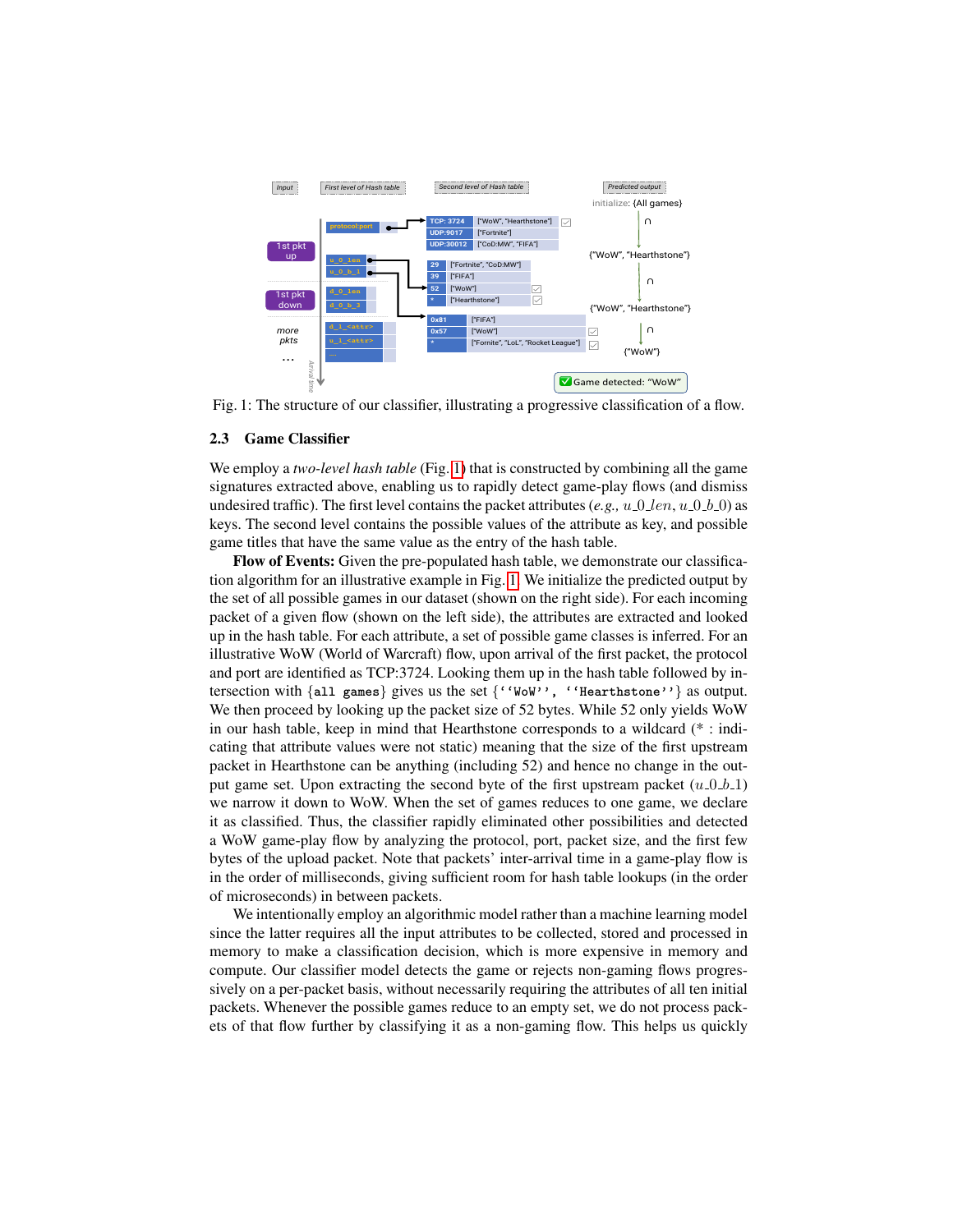eliminate flows (often on the first packet) that do not form a part of our game set. For example, none of the games use HTTP(S), so a majority of the traffic using TCP:80 or TCP:443 is eliminated straight away and is never detected as a game. This avoids unnecessary per-flow state maintenance (no state is maintained for flows rejected on the first packet) and helps our detection method scale.

## <span id="page-6-0"></span>2.4 Evaluation

Our model (signatures and classifier algorithm) achieves an overall accuracy of 99.6% (with a precision of 100% and a false negative rate of 0.36%) when it is applied to our field dataset. We found that flows of nine game titles receive a perfect accuracy 100%, while 4.5% of WoW flows are not detected as a game flow. Note that our game-specific signatures are generated based on traffic patterns found in  $\alpha = 0.90$  fraction of labeled game flows; hence a minority of flows that do not conform to those signatures will not be detected as gaming flows. Our model may miss some game flows but indeed detects games correctly and confidently. We observe that the model is able to detect all games in our dataset within the first two packets (first upload and first download) as the signatures across the ten games are fairly unique, resulting in a rapid detection.

## 2.5 Field Deployment and Insights

The game detection system was deployed in our university campus network (with users from offices and student dormitories) during the month of Sep 2021 to obtain insights into the game playing patterns, as well as to determine corresponding gaming servers that clients connect to and their latency from our campus (discussed in §[3\)](#page-8-0). Our classifier (loaded with the signatures) is implemented as a DPDK [\[14\]](#page-13-8) application running on a server which receives campus traffic mirror from optical taps (observed total traffic peak: 8Gbps). To reduce the rate of false positives in the wild *i.e.,* not detect non-gaming traffic as games, we made our algorithm more conservative to analyze all attributes of the initial ten packets of each flow before classifying the flow. Also, we monitored the activity of the flow for the first minute of its lifetime, ensuring packet rates match the expected rate of gaming flows (typically less than 100 pkts/sec).

The system detected over 31k game-play sessions, constituting nearly 9000 hours worth of game-play across the ten titles. We found that the top three games by the number of gaming sessions were CoD:MW (9545), Fortnite (7930), and League of Legends (6290). Interestingly, LoL dominated by the total number of gaming hours – LoL was played for 2611 hours, followed by CoD:MW for 1575 hours and Fortnite for 1562 hours. This highlights the games with which gamers generally engage most.

Fig. [2](#page-7-0) shows the dynamics of daily game-play hours across the ten titles. Unfortunately there was a power outage in our lab on 14 Sep, causing data to be missed for that day. We make a couple of observations: (a) there is a slight decreasing trend of daily gaming hours during this period (more gaming hours in the first half than the second half) due to academic term starting on 13-Sep following a study break; and (b) gaming hours fluctuate across game titles – as an example, Genshin Impact (shown in brown) was more popular early in September ( $\approx 87$  hours daily), but then trended down to less than half that ( $\approx$  37 hours daily) towards the end of the month; Fortnite (shown in green) was played for 475 hours in the third week when Chapter 2 Season 8 was released, but this dropped to 325 hours in the fourth week once the excitement wore off –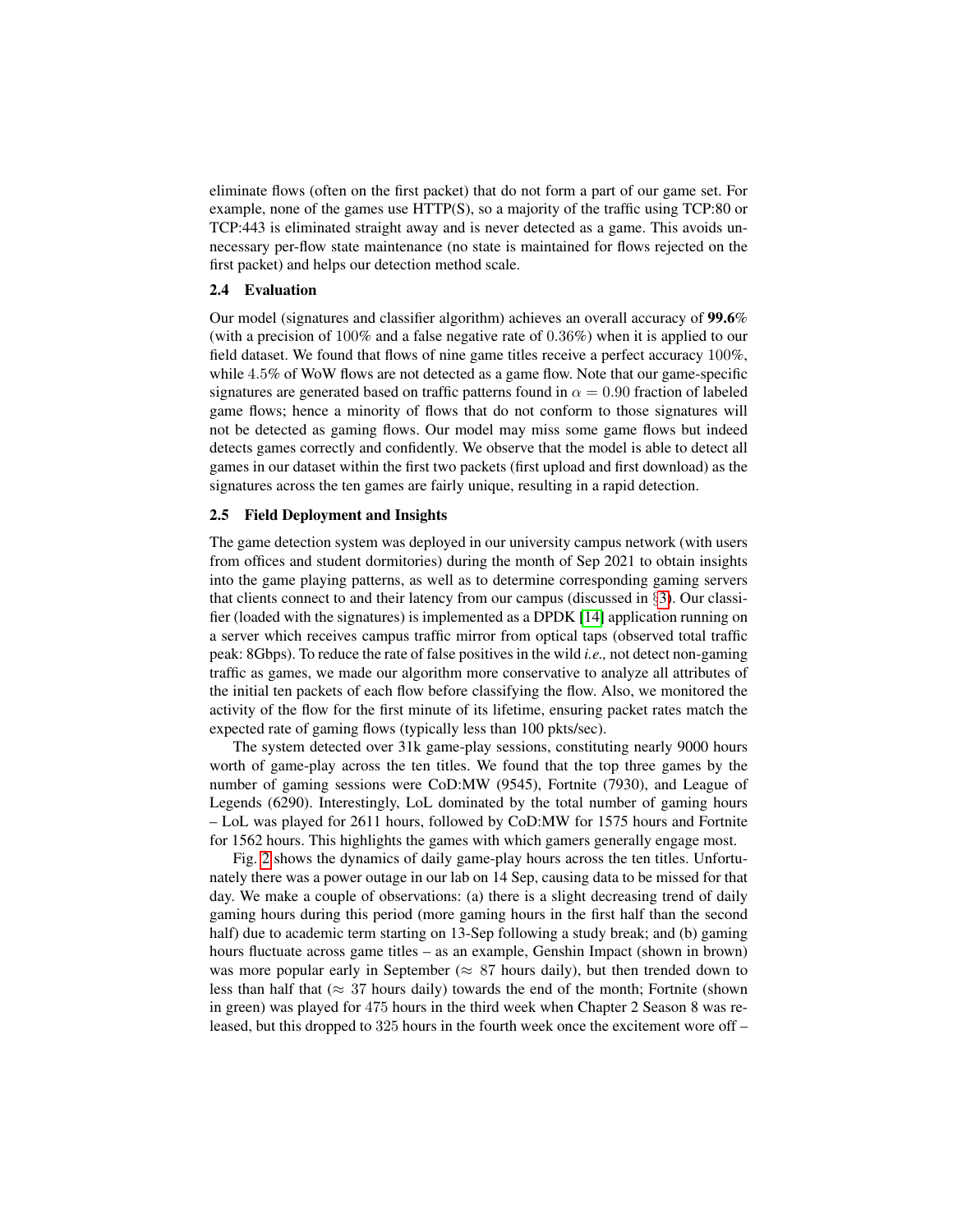<span id="page-7-0"></span>

Fig. 2: Dynamics of daily game-play hours across ten titles during field trial.

<span id="page-7-1"></span>such ebb and flow is the norm in gaming [\[17\]](#page-14-1), requiring ISPs to have constant visibility so they can tune their networks accordingly.



Fig. 3: Distribution of game-play session duration across the ten titles.

Fig. [3](#page-7-1) shows the distribution of game-play session duration across the ten titles. We observe a few patterns of user engagement with various games: Several CS:GO, Genshin Impact, and WoW gamers spend more than an hour in each gaming session, with CS:GO being the most engaging game with median duration of 32 minutes. Rocket League is played for a relatively fixed duration of 10 minutes. Further, the impact of game modes is pronounced in games like CoD:MW with three bumps on its corresponding curve, highlighting three clusters of game modes, namely 5v5, GroundWar, and BattleRoyale offered by this game title.

Lastly, we analyzed short game flows (with duration less than 2 min), which can indicate game abandonment. While only 3.5% of the flows with local servers (within Australia) were short, it quadruples to more than 12% when the game is played on remote servers. Though correlation should not be interpreted as causation, it does indicate that gamers tend to abandon games more often when the latency to the server is high. The next section draws insights into game server locations and latencies.

Table 2: Summary of detected game-play sessions in our field trial.

<span id="page-7-2"></span>

| # Game Session # Game Hour # Game Server  # IP Prefix  # AS  # Country |      |      |     |  |
|------------------------------------------------------------------------|------|------|-----|--|
| 31673                                                                  | 8956 | 4523 | 165 |  |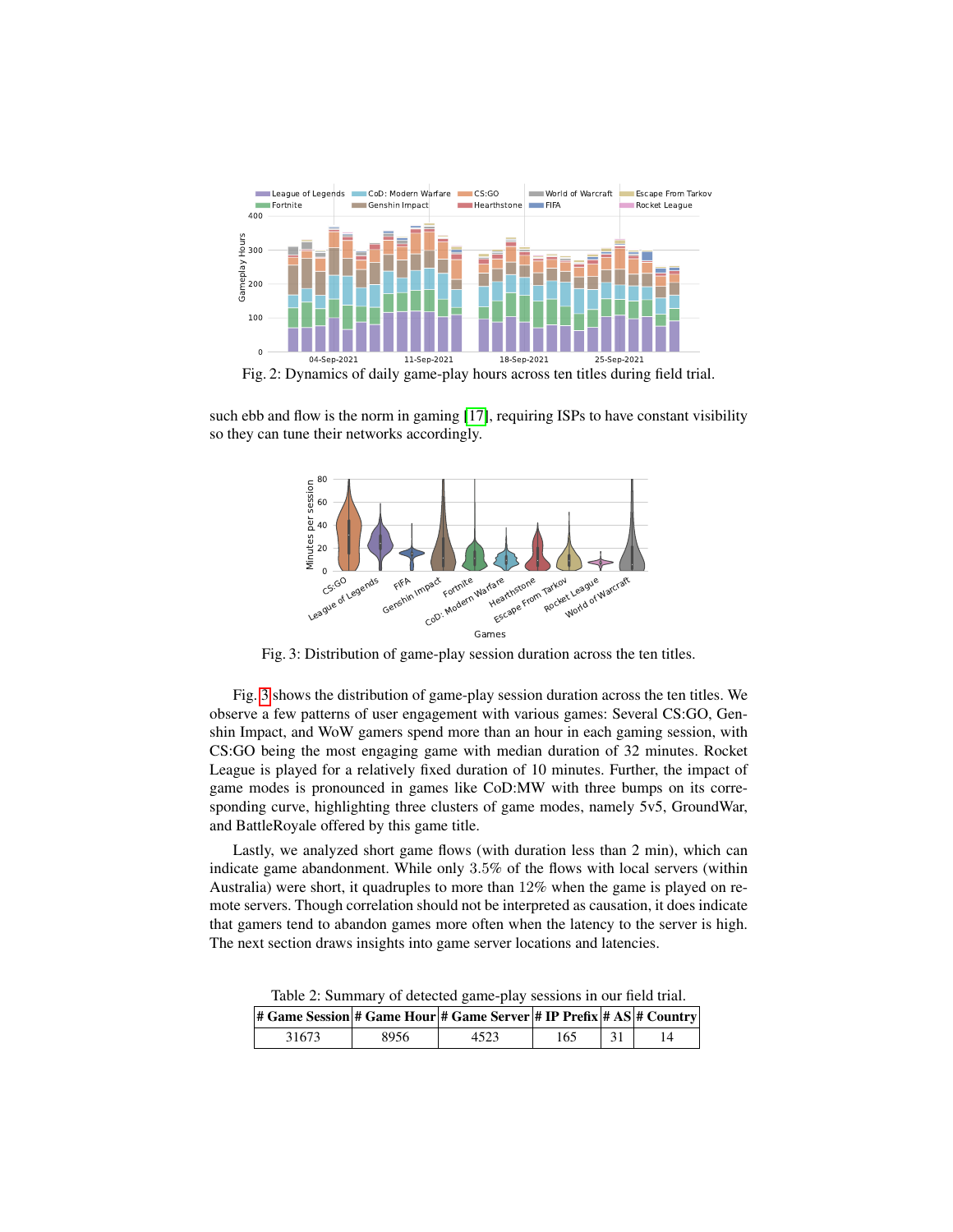<span id="page-8-1"></span>

Fig. 4: Sankey diagram depicting game sessions, countries, and latency bands.

# <span id="page-8-0"></span>3 Mapping Game Server Locations and Latencies

Having measured gaming behaviors in the University campus over a one-month period, we now shift focus to the game servers, including their location and latency. This covers over 31k gaming sessions played against 4,500 unique game servers, spread across 14 countries and 165 routing prefixes and 31 ASes, as shown in Table [2.](#page-7-2)

## 3.1 Methods and Tools

We employed an IP Geolocation service [\[11\]](#page-13-9) to tag the location of every server IP address. We also used the online Looking Glass tool exposed by the University's ISP, that offers **ping**, **traceroute**, and BGP queries to obtain routing prefix (*i.e.,* the subnet of the server IP address) and its AS path. Furthermore, we estimated the latency (we will use latency interchangeably with round-trip-time or RTT) by actively pinging the game servers ourselves. Since only 26% of the servers responded to ICMP pings, we used two additional tools – **HPing3** [\[18\]](#page-14-2) was used to perform TCP ping using SYN packets to servers of TCP-based games (WoW and Hearthstone), and **fping** [\[19\]](#page-14-3) to ping the entire subnet of the game server (since the entire prefix is housed in the same AS), yielding min, average, and max RTT to all servers in the subnet that respond. To corroborate the validity of (subnet) fping, we compared its average value to (endpoint) ping where available, and found the mean absolute percentage error (MAPE) to be less than 3%.

#### 3.2 Mapping Game Servers from the University

A high level view of sessions of each of the ten game titles as they map to servers in various countries and at different latency bands is shown in Fig. [4.](#page-8-1) Most countries map to a single latency band (needless to say Australia (AU) is the home country), though some countries (like US) map to multiple latency bands, due to disparities in routing paths to multiple ASes in the same country, or to different subnets within the same AS. Specifically, 82.3% of the game-play sessions connected to servers within Australia with fairly low latency of 2-20ms, 13.1% of the sessions experienced 100-200ms, 3.6% had 200-300ms, and 1% had latency of 300+ ms.

Our measurements clearly reveal that game providers often use multiple CDNs (each identified by a unique AS number) to host their game servers – for example,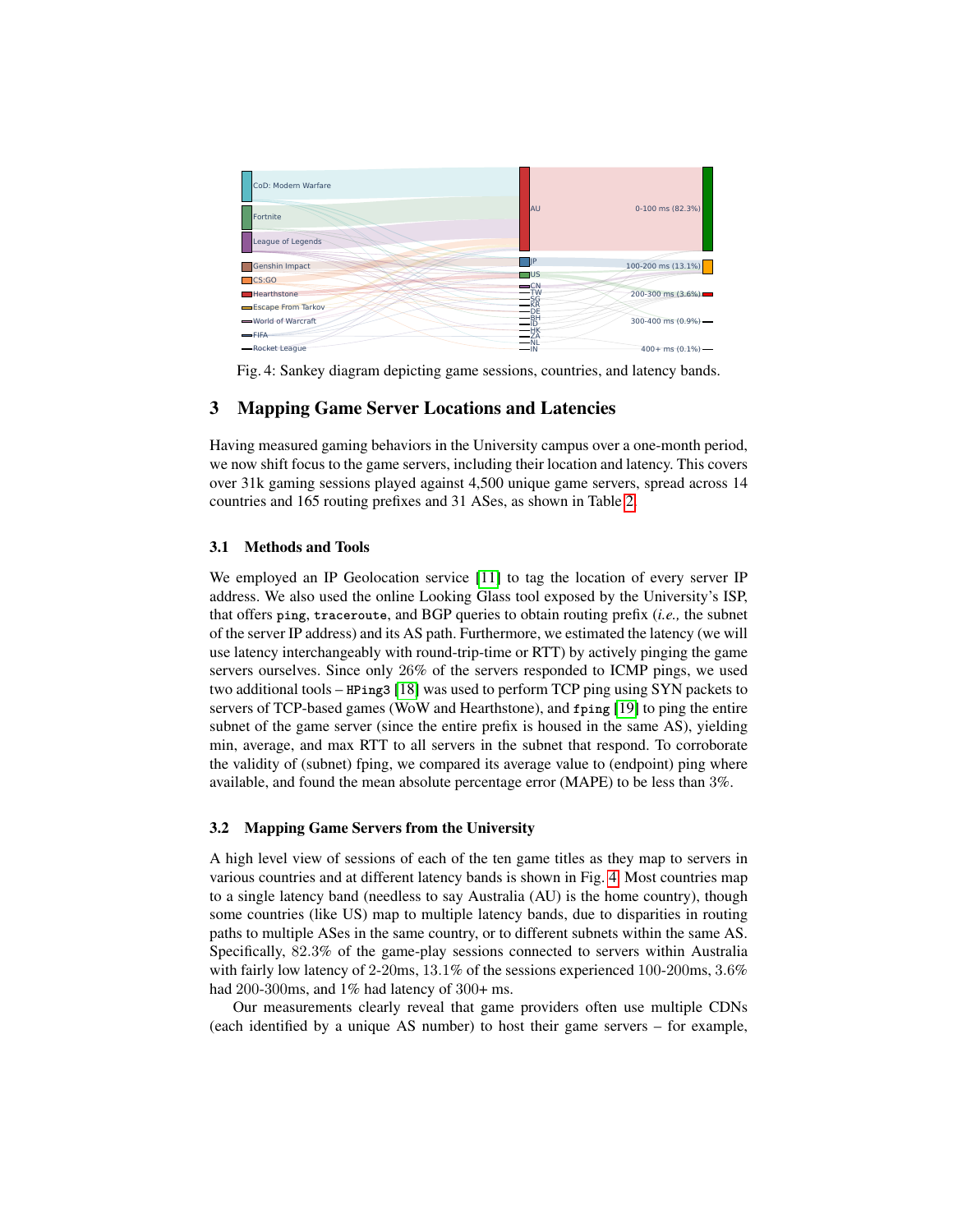<span id="page-9-0"></span>

Fig. 5: Latency distribution of game servers from the campus field trial.

while Fortnite largely connects to Amazon cloud locally, some sessions connected to Google cloud in another country. There are several reasons why a gamer's session may be hosted at a server with high latency: (a) no nearer server availability; (b) there may not be enough local players available, and the player is therefore matched with players in other geographies; or (c) the player deciding to team with friends in another country, and the server is chosen in proximity to the majority of players.

To get a better understanding of gaming latency per title, we plot in Fig. [5](#page-9-0) the latency distribution across the ten games. Fortnite and Escape from Tarkov predominantly use local servers (50ms or lower); League of Legends and CoD:MW use only a small number of local servers; while Hearthstone and Genshin Impact do not have any servers operational in the local country (the closest ones being 100+ ms away). It is also interesting to see that servers are clustered for some games (*e.g.,* Hearthstone, Genshin Impact, WoW), highlighting servers co-located in the same CDN. Curiously, though WoW and Hearthstone are from the same publisher (and share the AS owned by Blizzard), only WoW uses local in-country servers.

<span id="page-9-1"></span>

Fig. 6: Latency per IP prefix of the League of Legends servers.

To highlight the deeper dynamics of latency, we focus on League of Legends (LoL) and show in Fig. [6](#page-9-1) the distribution of latency across various server prefixes, color-coded by their country of residence. The game connected to 293 servers located in 8 countries spanning 22 routing prefixes. We observe that it has only one routing prefix locally (P1) that offers a very low latency of under 5ms. Across other prefixes, we make a couple of observations. First, prefixes (P3, P4, P9) and (P13, P15), while located in China, belong to two different ASes and hence give very different latencies. In fact, P13 is geographically closer to P3 but the latter is one AS hop away while P13 is 3 AS hops away, leading to a latency differential of about 100ms. Second, prefixes (P5, P6, P16) belong to the same AS and are located in USA. They are all one AS away from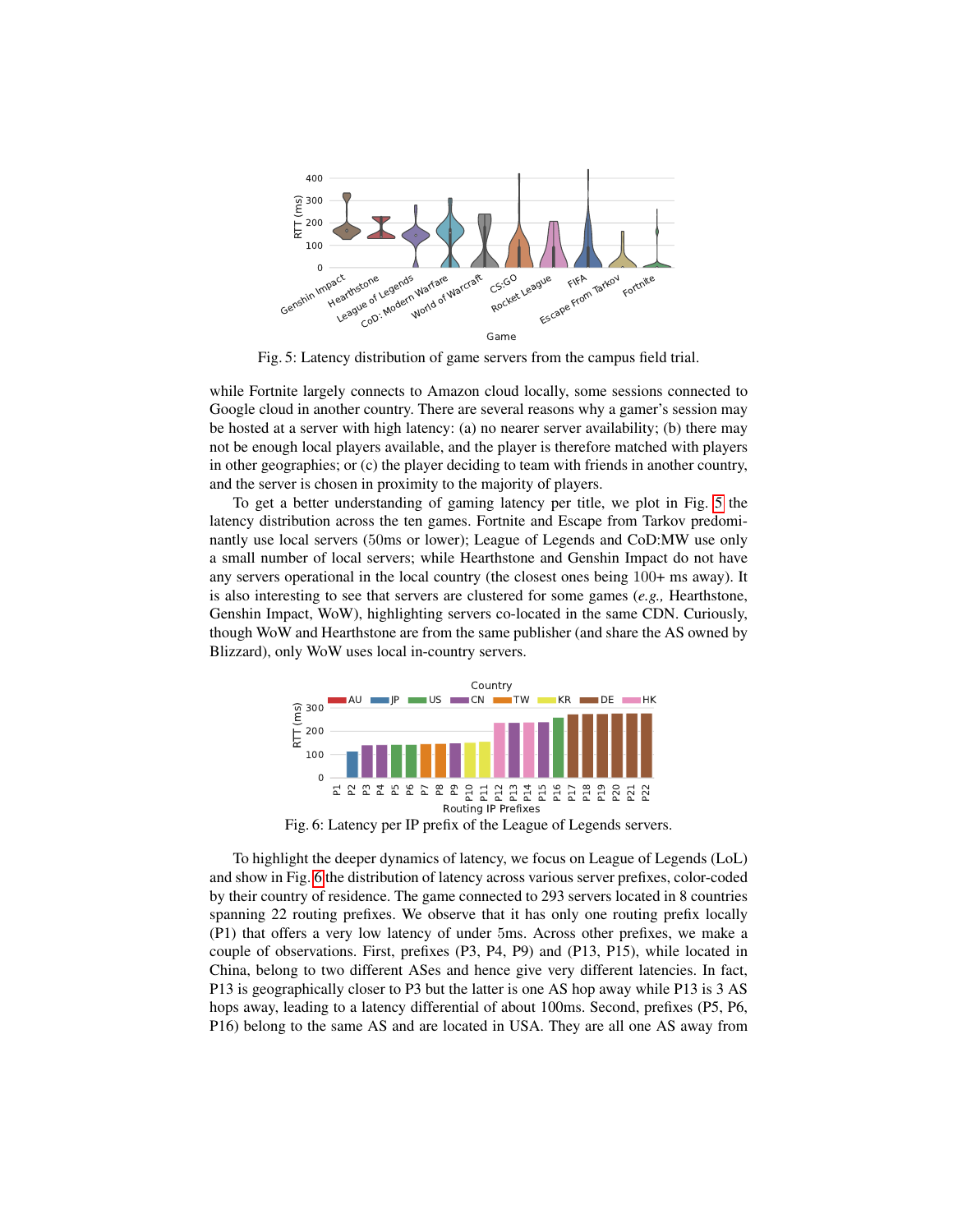<span id="page-10-0"></span>

Fig. 7: Measured latency across ISPs to popular external (outside country) game server subnets of Genshin Impact (left) and CS:GO (right).

the source but P16 has a 120ms higher latency, illustrating that routing paths can vary for different subnets even within the same AS (in this case owned by Riot Games, the publisher of LoL). Further, counter-intuitively, prefix P16 is geographically closer (to game client) than P5 and P6. This analysis can help ISPs identify game server locations and routing prefixes so they can tune their peering relationships and path selections to improve latency for their gamers.

## 3.3 Comparing Gaming Latencies from Multiple ISPs

To better illustrate the impact of peering relationships and routing paths on latency, we performed active latency measurements (using an automated script) from several volunteers' home broadband connections in our local city to the game servers discovered in §[2.](#page-2-0) The volunteers were spread across four residential ISPs (numbered *II-V*, with ISP-*I* representing the University), and we found that the average latency to game servers outside the country varied significantly across these ISPs, as illustrated in Fig. [7](#page-10-0) for two representative games namely Genshin Impact and CS:GO.

Genshin Impact has no local servers, and a majority of its servers are in Japan (JP). It can be seen that ISP-*III* offers the lowest latency of 119ms while the latency is much higher (at around 198ms) with ISP-*V*. The USA serves the next higher number of sessions of Genshin Impact, and in this case ISPs *II-V* provide a latency of around 200ms, while the University's ISP-*I* has 300+ ms latency. For Denmark (DE), ISP *II* provides the highest latency at 322ms. Overall, a Genshin Impact gamer would get a better experience if they were with ISP-*III*. However, any ISP with this visibility into game server locations can optimise their routing paths to improve the gamer experience.

The difference across ISPs for CS:GO is even more stark, as shown in the right side of Fig. [7.](#page-10-0) In this case ISP-*V* offers a significantly worse latency to CS:GO servers in Singapore (SG) and India (IN). Given that CS:GO is a tournament-grade first-person shooting game, the latency handicap induced by ISP-*V* will be unacceptable to gamers, and likely to lead to complaints and churn. The situation is very avoidable – indeed we have reached out to this ISP, urging them to look into their peering relationships and routing path selections to address this issue.

## 4 Related Work

Signature Generation & Classification: Automatic signature extraction methods were first proposed a decade ago in the context of malware detection [\[16\]](#page-14-4). Work in [\[22\]](#page-14-5) gen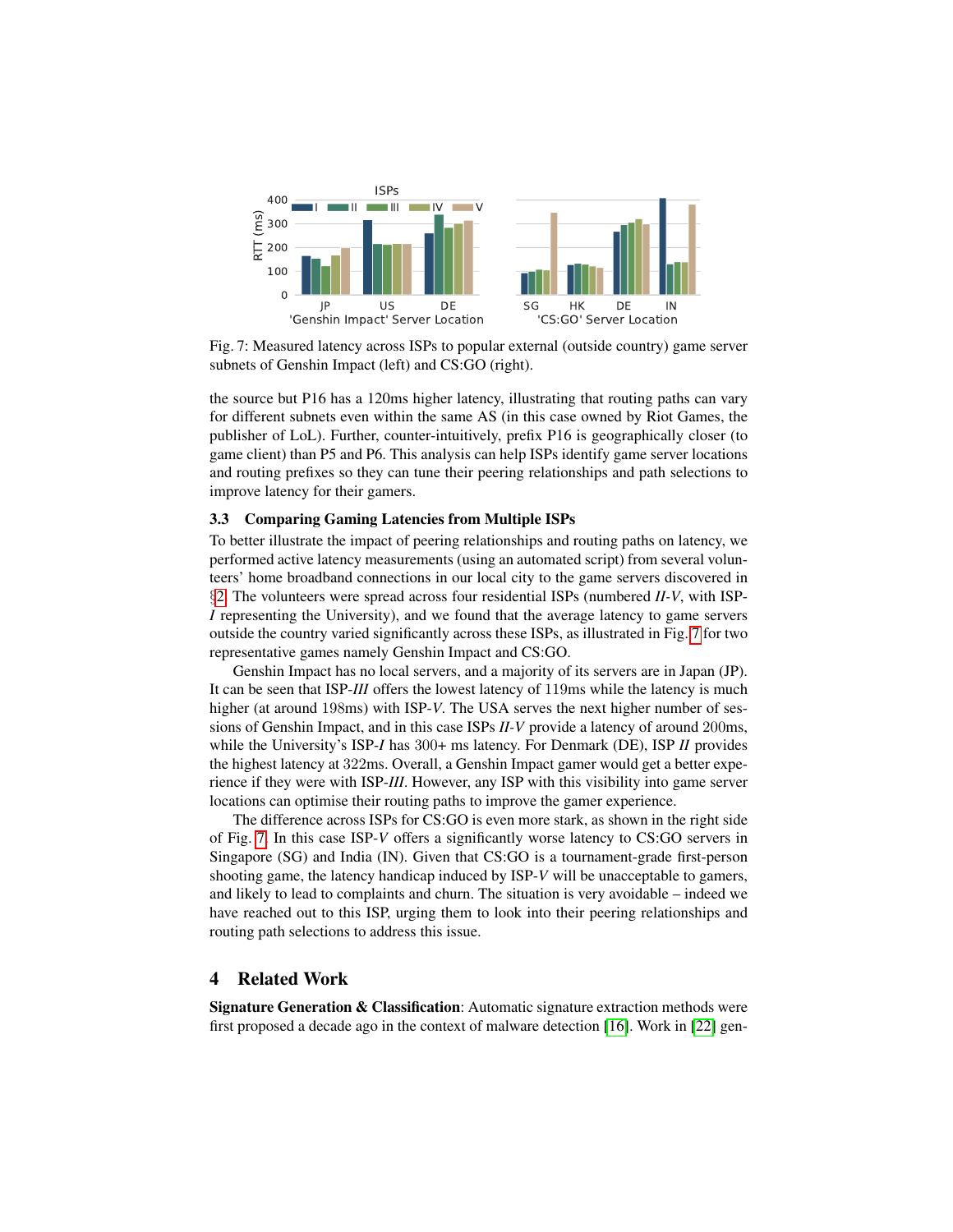erates regular expressions from the payloads of un-encrypted protocols to detect application types. Bitcoding [\[13\]](#page-13-10) proposes generating bit-level signatures for network applications by identifying bit positions that do not change in value. In a recent work [\[21\]](#page-14-6), authors identify smart home devices and their events using signatures based on packet sizes and directions. Our methods build upon the prior work to generate signatures specific to online games. Our signature extraction is similar to [\[13\]](#page-13-10). However, it is faster since it looks for constant bytes in the payload instead of bits. Further, our algorithm incorporates port values in addition to byte patterns.

Gaming Applications: Several aspects of gaming applications have been studied in the past, including the impact of device-level attributes such as frame rates, and network-level parameters such as latency and loss across different games. The authors of [\[7\]](#page-13-11) were among the first to analyze the effect of network parameters like delay, jitters, and packet loss on the game Unreal Tournament using real players. Subsequently, work in [\[10\]](#page-13-12) analyzed multiple games using real players and [\[8\]](#page-13-13) used bots to remove the skill bias of players. A common approach taken in these studies was to artificially induce delay/jitters/packet losses and observe the change in experience using MOS, win rates, game scores, etc. The authors in [\[9\]](#page-13-14) studied the impact of latency on different player actions in games that have varying precision and deadline requirements. Their recent work [\[15\]](#page-14-7) surveys the impact of different latencies on different game genres and users, concluding that gamers indeed feel the impact of high latency, especially in competitive multiplayer games. Work in [\[20\]](#page-14-0) shows that latency is a more contributing factor than screen refresh rates in gamer performance. All prior works collectively highlight that reducing latency to gaming servers improves gaming performance and experience.

## 5 Conclusion and Future Work

The gaming industry is experiencing explosive growth, and ISPs are keen to offer a better gaming experience to their subscribers. However, they are hamstrung by the lack of visibility into gaming patterns, servers, and latencies. We collected and analyzed packet traces from ten popular games across various genres, extracted packet attributes, and developed a deterministic model to identify games based on automatically generated game-specific signatures. We deployed our system on live traffic of a university network, and over a 1-month period detected 31k game sessions to gain insights into game popularity and gaming engagement. We then related game latencies to routing paths by performing BGP/Geo lookups and active latency measurements to the 4,500+ game servers identified. We illustrated how the spread of games servers across ASes and countries impacts latency. Finally, we showed that ISPs serving gamers in the same city have varying latencies to these game servers, influenced by their peering relationships. While this paper studied ten popular games, we plan to evaluate the efficacy of the proposed method on a wider set of games. If conflicts arise amongst games, the classifier may require richer signatures extracted from more packets and/or deeper payload contents of individual packets. Another avenue for future work is analysis of public peering datasets to offer low-latency peering recommendations within cost budgets to ISPs.

Acknowledgements We thank our reviewers and specifically our shephard, Anubhavnidhi Abhashkumar, for providing valuable feedback to improve our paper.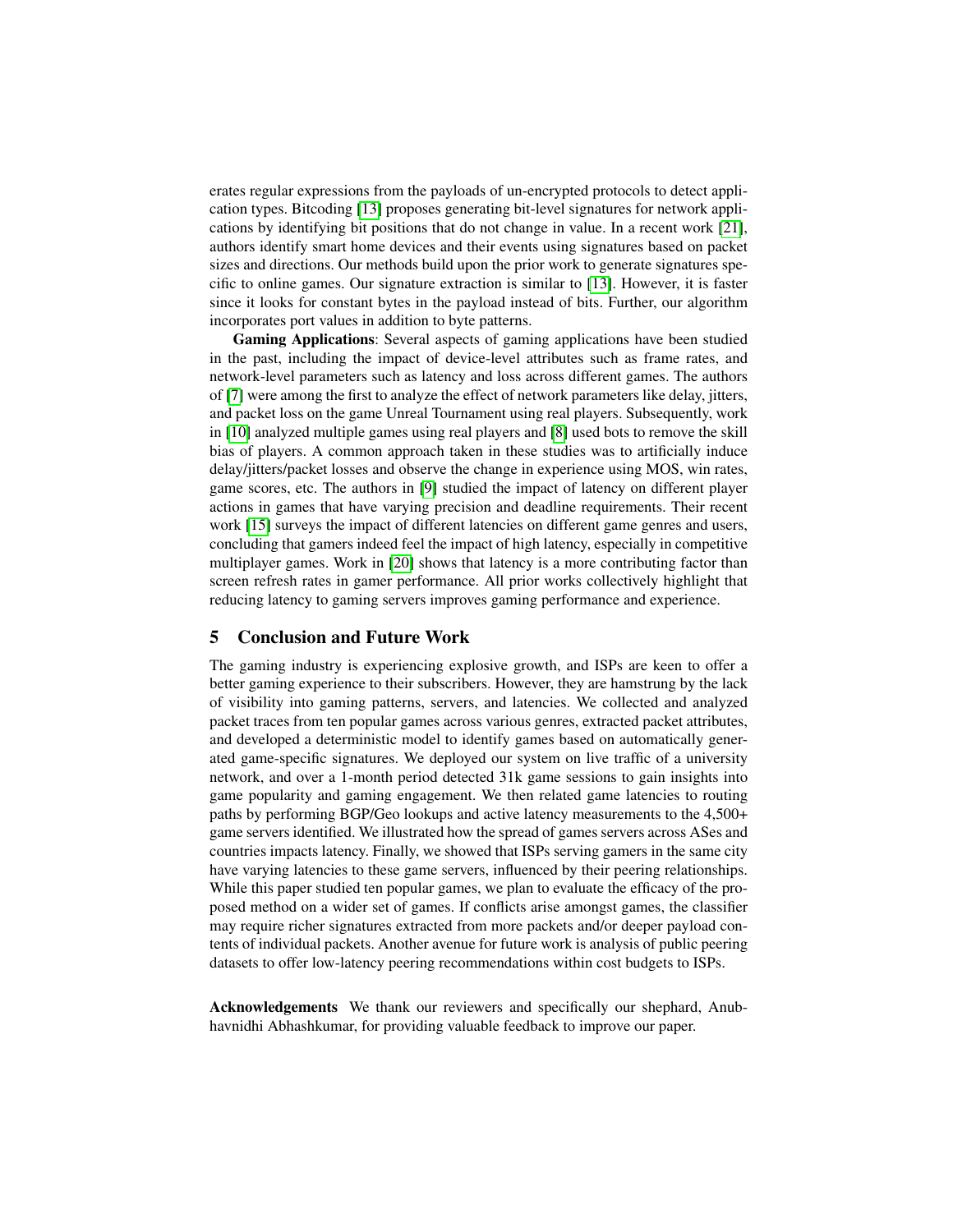# <span id="page-12-1"></span><span id="page-12-0"></span>A Fortnite Services

Table 3: Fortnite Services, their name prefixes (suffix=**ol.epicgames.com**) and purpose.

| <b>Service</b>             | <b>Domain Name Prefix</b>                                                            | <b>Purpose</b>                        |
|----------------------------|--------------------------------------------------------------------------------------|---------------------------------------|
| Launcher                   | launcher-public-service-prod06                                                       | Epic games launcher for login         |
|                            | Waiting Room fortnitewaiting room-public-service-prod The user decides the game mode |                                       |
| Party                      | party-service-prod                                                                   | Lobby area to invite friends to play  |
|                            | Social Network friends-public-service-prod                                           | In-game social network                |
| Matchmaking                | fortnite-matchmaking-public-service                                                  | Creates matches among waiting players |
| Anti-cheat                 | hydra.anticheat.com                                                                  | Third-party anti-cheat service        |
| Data reporting data-router |                                                                                      | Anonymous stats reporting             |

# B Fortnite Game Signature Generation

<span id="page-12-3"></span>

| Game            | <b>Protocol</b> | <b>Server Port</b> | <b>Up Pkt sizes</b>  | <b>Down Pkt sizes</b> | <b>Up Payloads</b> | <b>Down Payloads</b> |
|-----------------|-----------------|--------------------|----------------------|-----------------------|--------------------|----------------------|
| Fortnite        | 17              | 9017               | [29, 29, 45, 62, 80] | [29, 29, 45, 62, 80]  | [0x170000, ]       | [0xd7bf45e8, ]       |
| Fortnite        | 17              | 9002               | [29, 29, 35, 43, 51] | [29, 29, 45, 62, 80]  | [0x170000, ]       | [0x570000c0, ]       |
| <b>Fortnite</b> | 17              | 9035               | [29, 29, 37, 89, 74] | [29, 29, 45, 62, 80]  | [0x170000, ]       | [0x07e86474, ]       |
| Fortnite        | 17              | 9067               | [29, 29, 41, 39, 72] | [29, 29, 45, 62, 80]  | [0x160000, ]       | [0xf0c476e6, ]       |

Fig. 8: An illustrative example of signature generation using Fortnite traffic traces

As shown in Fig. [8](#page-12-3) above, each row corresponds to attributes extracted from the first few packets of Fortnite gaming flows from our dataset. The attributes include protocol, transport layer port numbers, packet sizes and payload bytes. In one flow (identified by the standard five-tuple), protocol and server port remain the same but the packet sizes and content vary as more packets arrive. For this illustration, the table shows 5 packet sizes in each direction and (stripped) payload content of the first packet.

Some attribute values (shown in red) are fixed/constant across all the flows (called *static signatures*) and other (shown in green) fall within a close range of values (called *dynamic signatures*). These signatures are same across the flows implying that they can detect a Fortnite game session. Using the static and dynamic signatures, a signature JSON is built as shown in the next section which is then used as an input to the game classifier algorithmic model.

## <span id="page-12-2"></span>C Example Game Signatures

Fig. [9](#page-13-7) shows example signatures generated from our dataset. We can see that while all attributes have a key and a value, only *ports* has a range since it is a dynamic signature. We note that the complexity of signatures varies: some are primarily based on packet size (Rocket League) while others require payload bytes too (Fortnite and Call of Duty MW); some are based on attributes of first two packets (Fortnite and Rocket League) while others require more data (Call of Duty MW). These signatures need to be combined to predict the actual game being played as they may have some common attributes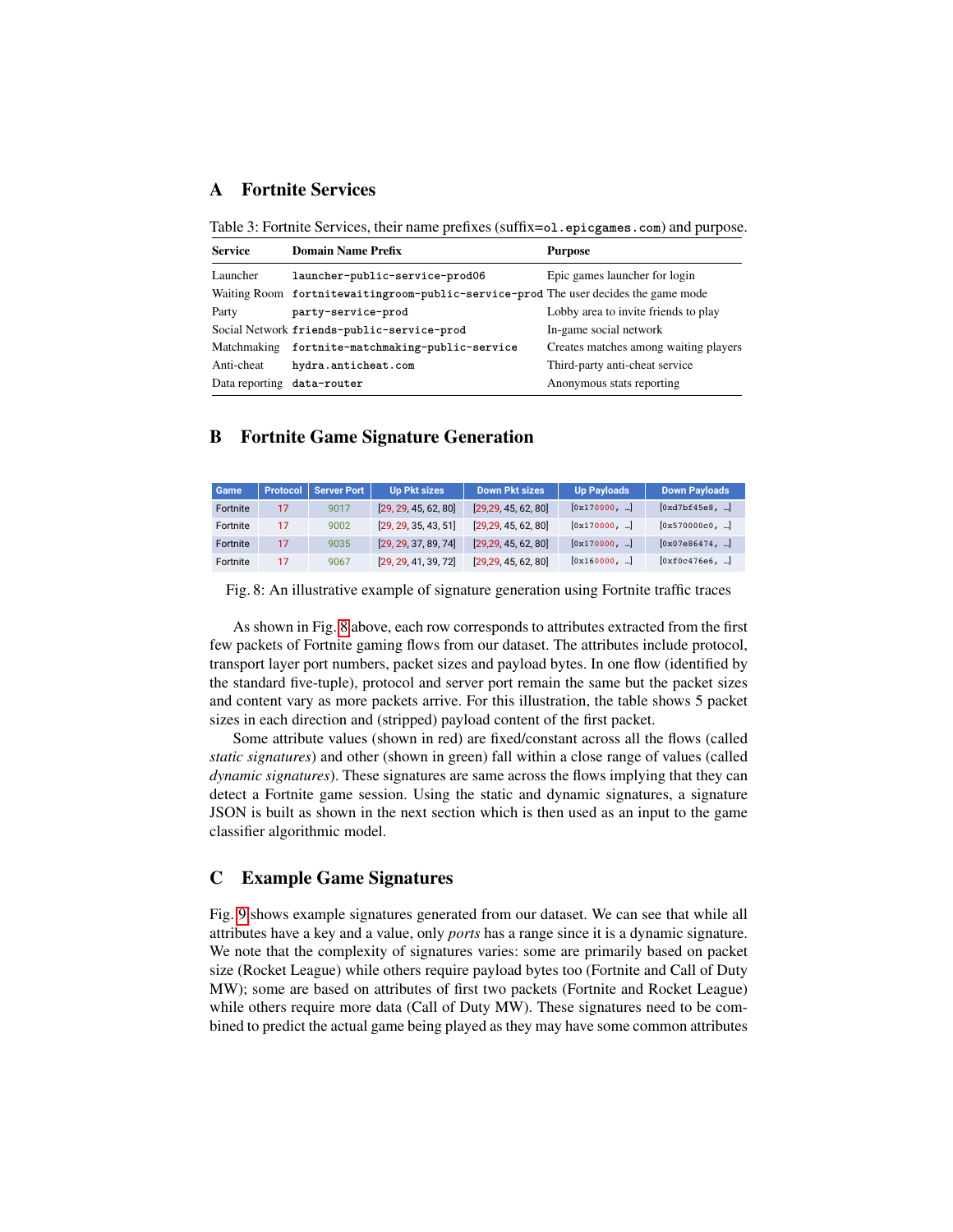<span id="page-13-7"></span>

Fig. 9: Signature of three representative game titles

for *e.g.,* both Fortnite and Call of Duty MW have the first upload packet length as 29 and thus require further inspection to classify the game. The classifier model takes into account all attributes and looks at the minimum number of packets to rapidly detect the game.

# References

- <span id="page-13-2"></span>1. Exitlag (Oct 2021), <https://www.exitlag.com/en/>
- <span id="page-13-0"></span>2. Global Games Market to Generate \$175.8 Billion in 2021 (2021), [https://newzoo.c](https://newzoo.com/insights/articles/global-games-market-to-generate-175-8-billion-in-2021-despite-a-slight-decline-the-market-is-on-track-to-surpass-200-billion-in-2023/) [om/insights/articles/global-games-market-to-generate-175-8-b](https://newzoo.com/insights/articles/global-games-market-to-generate-175-8-billion-in-2021-despite-a-slight-decline-the-market-is-on-track-to-surpass-200-billion-in-2023/) [illion-in-2021-despite-a-slight-decline-the-market-is-on-tra](https://newzoo.com/insights/articles/global-games-market-to-generate-175-8-billion-in-2021-despite-a-slight-decline-the-market-is-on-track-to-surpass-200-billion-in-2023/) [ck-to-surpass-200-billion-in-2023/](https://newzoo.com/insights/articles/global-games-market-to-generate-175-8-billion-in-2021-despite-a-slight-decline-the-market-is-on-track-to-surpass-200-billion-in-2023/)
- <span id="page-13-5"></span>3. Here's how many people play Fortnite (2021), [https://www.gamesradar.com/au/](https://www.gamesradar.com/au/how-many-people-play-fortnite/) [how-many-people-play-fortnite/](https://www.gamesradar.com/au/how-many-people-play-fortnite/)
- <span id="page-13-4"></span>4. Oneqode: The gaming infrastructure company (Oct 2021), [https://www.oneqode.co](https://www.oneqode.com/) [m/](https://www.oneqode.com/)
- <span id="page-13-3"></span>5. Subspace: Dedicated network for real-time applications (Oct 2021), [https://subspace](https://subspace.com/) [.com/](https://subspace.com/)
- <span id="page-13-1"></span>6. Wtfast (Oct 2021), <https://www.wtfast.com/en/>
- <span id="page-13-11"></span>7. Beigbeder, T., Coughlan, R., Lusher, C., Plunkett, J., Agu, E., Claypool, M.: The effects of loss and latency on user performance in unreal tournament 2003. In: Proc. ACM SIGCOMM NetGames. pp. 144–151. Portland, Oregon, US (2004)
- <span id="page-13-13"></span>8. Bredel, M., Fidler, M.: A Measurement Study Regarding Quality of Service and Its Impact on Multiplayer Online Games. In: Proc. IEEE NETGAMES Workshop. pp. 1–6. IEEE, Taipei, Taiwan (2010)
- <span id="page-13-14"></span>9. Claypool, M., Claypool, K.: Latency can kill: Precision and deadline in online games. In: Proc. ACM MMSys. p. 215–222. Phoenix, Arizona, USA (Feb 2010)
- <span id="page-13-12"></span>10. Dick, M., Wellnitz, O., Wolf, L.: Analysis of factors affecting players' performance and perception in multiplayer games. In: Proc. ACM SIGCOMM NetGames. pp. 1–7. Hawthorne, NY, USA (2005)
- <span id="page-13-9"></span>11. Dowling, B.: The Trusted Source for IP Address Data (2021), <https://ipinfo.io/>
- <span id="page-13-6"></span>12. Habibi Gharakheili, H., Lyu, M., Wang, Y., Kumar, H., Sivaraman, V.: iTeleScope: Softwarized Network Middle-box for Real-Time Video Telemetry and Classification. IEEE Transactions on Network and Service Management 16(3), 1071–1085 (2019)
- <span id="page-13-10"></span>13. Hubballi, N., Swarnkar, M.: BitCoding: Network Traffic Classification Through Encoded Bit Level Signatures. IEEE/ACM Transactions on Networking 26(5), 2334–2346 (2018)
- <span id="page-13-8"></span>14. Intel: Data plane development kit (dpdk) (2021), <https://www.dpdk.org/>